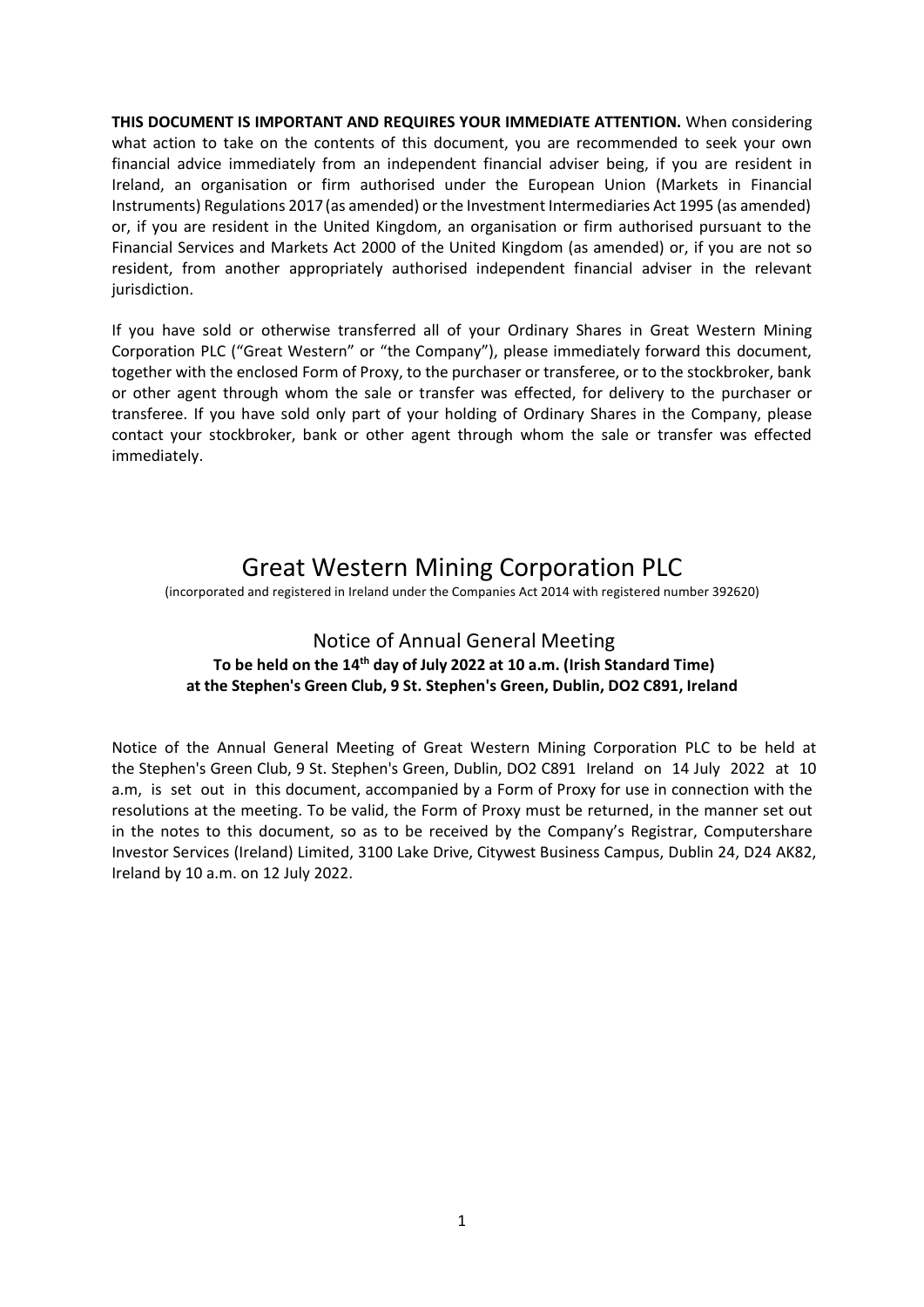#### **Letter from the Chairman**

#### **GREAT WESTERN MINING CORPORATION PLC**

(incorporated and registered in Ireland under the Companies Act 2014 with registered number 392620)

**Registered Office** 1 Stokes Place St. Stephen's Green Dublin DO2 DE03

**Directors** B.A. Hall (Chairman) G.M. Cryan A.J. Ford A.N.J. Hay R. E. O'Connell

M.V. Williams 21 June 2022

To: The holders of Ordinary Shares and, for information purposes only, the holders of Warrants and **Options** 

Dear Shareholder/Warrantholder/Optionholder,

### **Notice of 2022 Annual General Meeting**

The Annual General Meeting ("AGM") of Great Western Mining Corporation PLC ("Great Western" or "the Company") is to be held at 10 a.m. on Thursday 14 July 2022 at the Stephen's Green Club, 9 St. Stephen's Green, Dublin, DO2 C891 Ireland. The Notice of the Annual General Meeting is set out on page 6.

### **Business of the Annual General Meeting:**

The Board proposes four Resolutions as Ordinary Business to be transacted at the AGM (as set out in Resolutions numbered 1 to 4), as explained below.

The Ordinary Business includes the proposed re-election of Mr. Robert O'Connell and Mr. Andrew Hay (Resolutions 3 and 4) as directors of the Company.

#### **Arrangements for the Meeting**

This year, Great Western expects to be able to welcome shareholders back and to facilitate attendance in person at the AGM. We will continue to monitor closely any changes the situation around COVID-19 and related government advice. We encourage shareholders to check the Company website for any further updates regarding the AGM. The Company reserves the right to refuse entry to the meeting where reasonably necessary to comply with the COVID-19 related public health measures and advice. To minimise public health risks in public gatherings, shareholders are requested not to attend if they display any symptoms of COVID-19 or have recently been in contact with anyone who has tested positive for COVID-19. We will also provide a teleconference facility to allow Shareholders the opportunity to access the AGM remotely. Shareholders may dial into the meeting using the telephone number and access code provided below and in the notice of meeting and listen to the proceedings. There will be no corporate presentation. Specific questions may be lodged by email to the Company care of Walbrook PR at greatwesternmining@walbrookpr.com and the Directors will endeavour to answer them during the question and answer part of the meeting.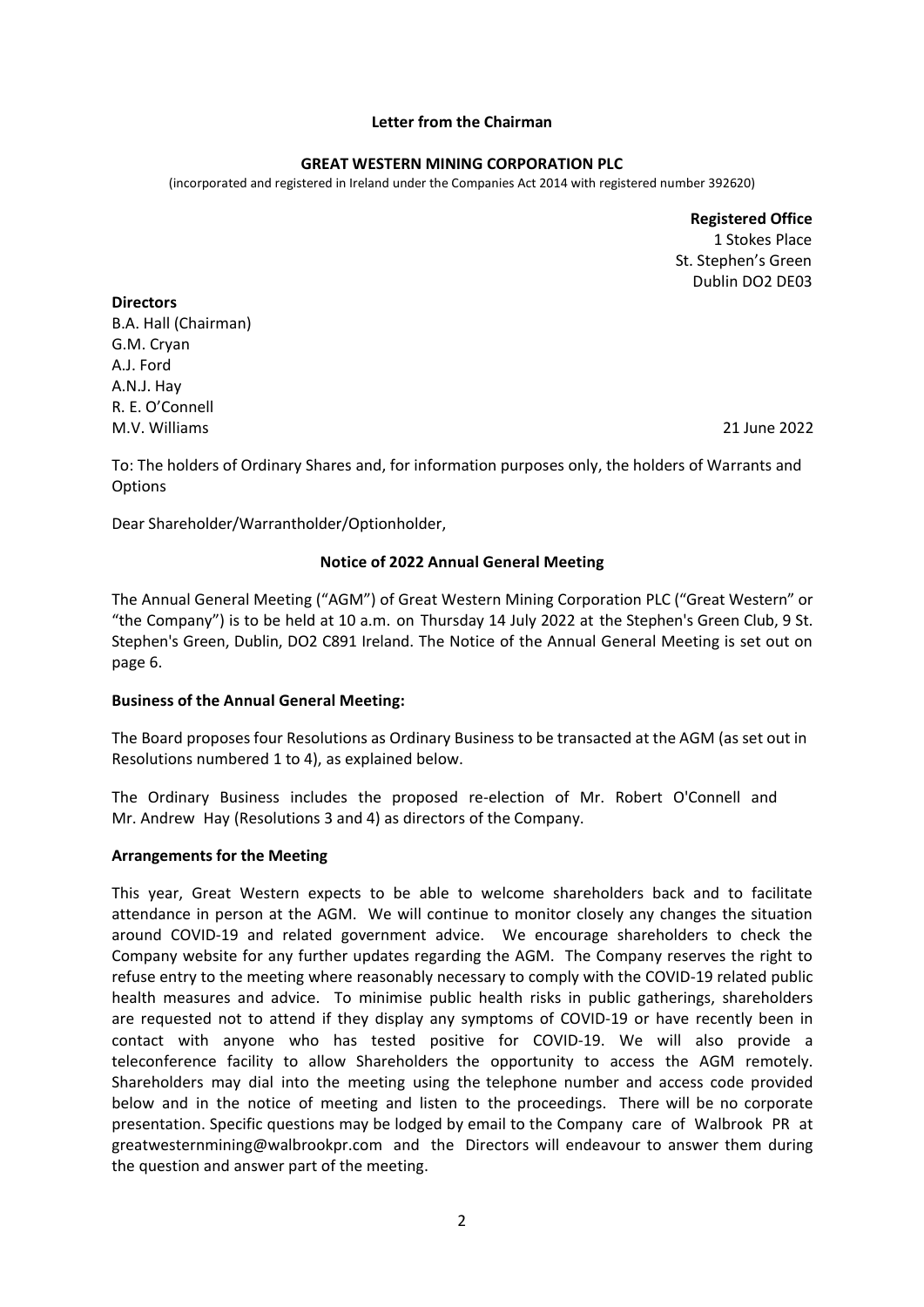Your participation at the AGM is important to the Company and we would encourage every Shareholder to take part in the meeting either by attending the AGM or, if you are not able to attend, by completing and returning a form of proxy or making an electronic proxy appointment as soon as possible. The return of a form of proxy will not preclude a registered shareholder from attending the meeting and voting in person if he or she wishes to do so. The deadline for submitting proxies remains 10 a.m. Tuesday 12 July 2022. There are several ways for shareholders to exercise their right to vote remotely at the AGM:

- by submitting a validly completed proxy form to Computershare appointing the chair of the meeting as a proxy to vote on their behalf;
- by visiting [www.eproxyappointment.com](http://www.eproxyappointment.com/) and submitting their proxy details; or
- by appointing a proxy as set out in the Voting Instructions on pages 4 and 5.

### AGM conference call

Shareholders may listen to the proceedings of the AGM remotely by using teleconference facilities provided by the Company for this purpose.

Telephone dial-in-details

- 1. Please join the event conference prior to the start time by dialling the appropriate telephone number from the list below and enter the Participant passcode:
	- a. Ireland: +353 (0)1 800 943 590
	- b. UK / International: +44 (0) 800 358 1650
- 2. Enter the participant passcode: 9286177 and follow instructions.
- 3. You will be able to listen to the business of the AGM only, you will not be able to use this facility to vote, raise points or issues, ask questions or table resolutions.

### **Recommendation**

The Directors believe that the Resolutions proposed are in the best interest of the Company and its shareholders as a whole and recommend you vote in favour of the Resolutions as set out in the Notice of AGM as they intend to do themselves in respect of their own beneficial holdings of Ordinary Shares.

Yours faithfully,

B.A. Hall Chairman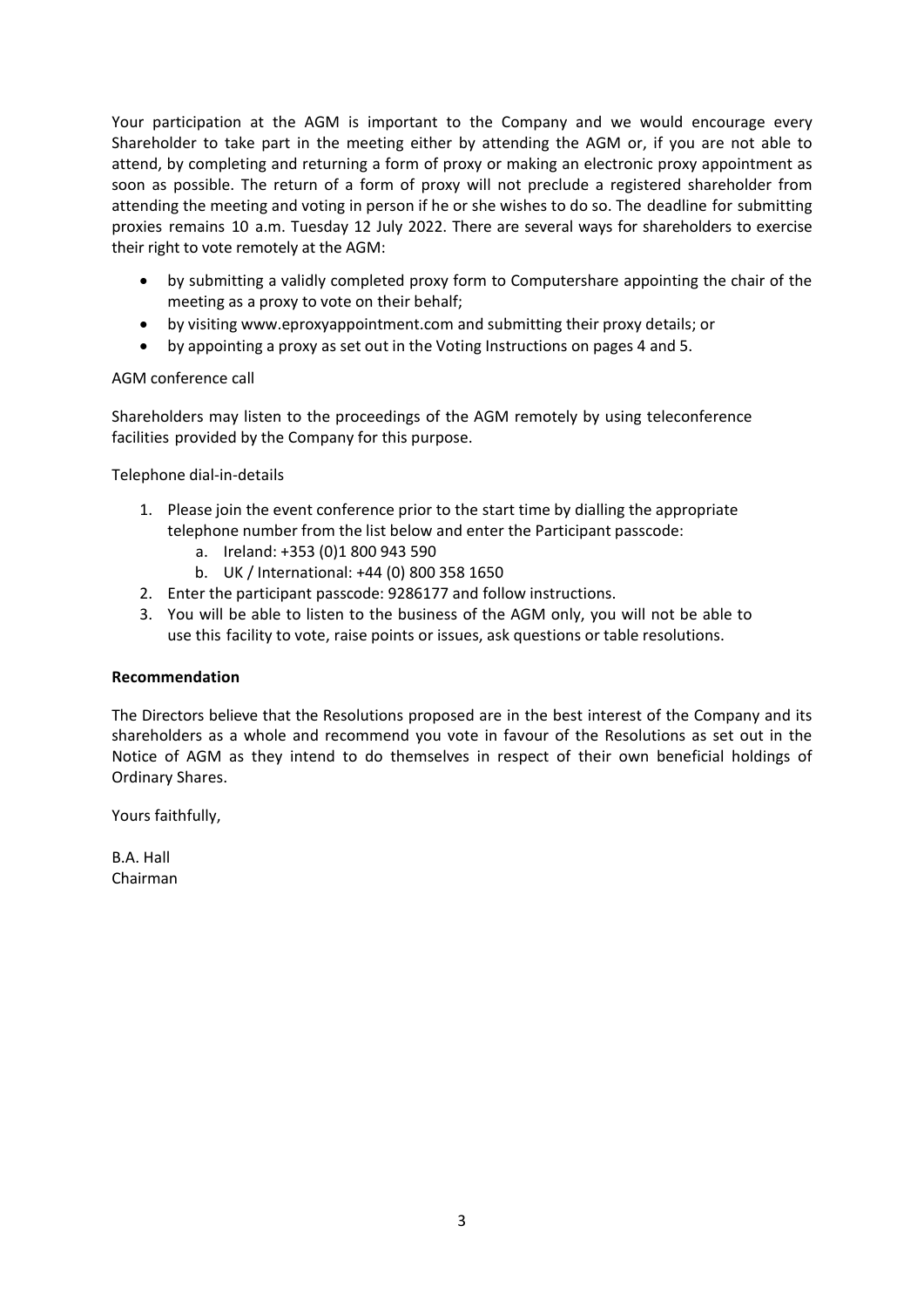## **Voting Instructions**

### **Proxy voting**

Those Shareholders unable to attend the Meeting may appoint a proxy. For Shareholders whose name appears in the register of members of the Company at the record date, your proxy may be submitted by post by completing the enclosed Form of Proxy and returning it to the Company's Registrar, Computershare Investor Services(Ireland) Limited, 3100 Lake Drive, Citywest Business Campus, Dublin 24, D24 AK82, Ireland. Your proxy may also be submitted through Computershare's voting website www.eproxyappointment.com, instructions on how to do this are set out on the Form of Proxy. Electronic proxy voting by Euroclear Nominees Limited as nominee for Euroclear Bank SA/NV ("Euroclear Bank" or "EB") in respect of the ordinary shares registered in the name of Euroclear Nominees Limited may also occur through the use of a secured mechanism to exchange electronic messages (as agreed by the Company with Euroclear Bank).

### *Deadlines for receipt by the Company of proxy voting instructions*

All proxy votes must be received by the Company's Registrar not less than 48 hours before the time appointed for the Meeting or any adjournment of the Meeting. However, persons holding through the Euroclear Bank or (via a holding of CREST depository interests ("CDIs")) CREST systems will also need to comply with any additional voting deadlines imposed by the respective service offerings. All persons affected are recommended to consult with their stockbroker or other intermediary at the earliest opportunity. The submission of a proxy will not prevent members attending and voting at the Meeting should you wish to do so.

For voting services offered by custodians holding Irish corporate securities directly with Euroclear Bank, please contact your custodian.

The following information for EB Participants and holders of CDIsis based on the information available to the Company as at the date of this document.

### *Further information for EB Participants*

Participants in the Euroclear system ("EB Participants") can submit proxy appointments (including voting instructions) electronically in the manner described in the document issued by Euroclear Bank in February 2021 and entitled "Euroclear Bank as issuer CSD for Irish corporate securities" (the "EB Services Descriptions". EB Participants can either send:

- electronic voting instructions to instruct Euroclear Nominees Limited (as sole registered shareholder of all ordinary shares held through the Euroclear system) ("Euroclear Nominees") (or to appoint the chairman of the meeting as proxy) to:
	- $\circ$  vote in favour of all or a specific resolution(s);
	- o vote against all or a specific resolution(s);
	- o abstain from all or a specific resolution(s); or
	- $\circ$  give a discretionary vote to the chairman in respect of one or more of the resolutions being put to a shareholder vote; or
- a proxy voting instruction to appoint a third party (other than Euroclear Nominees/the chairman of the meeting) to attend the meeting and vote for the number of ordinary shares specified in the proxy voting instruction.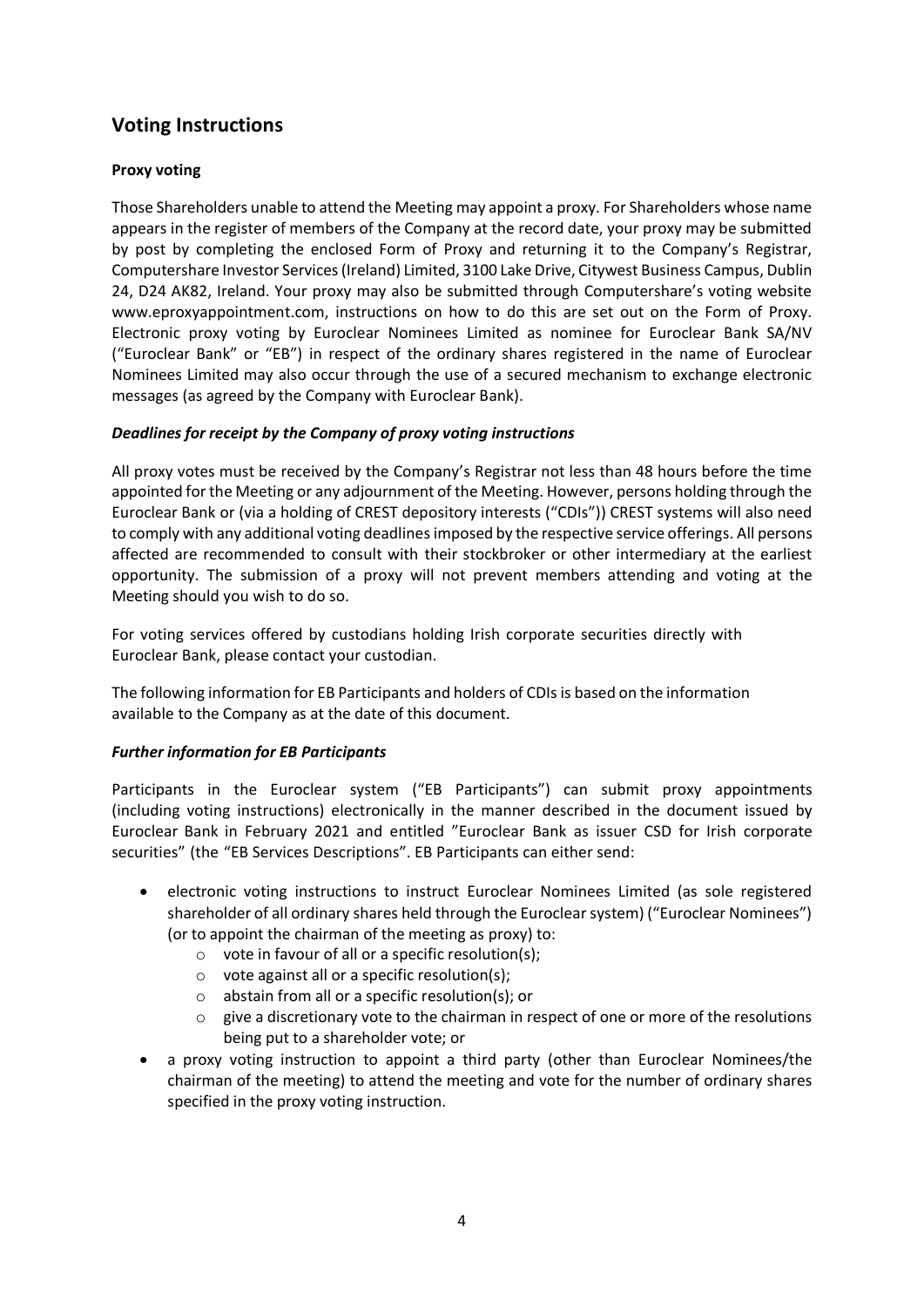Euroclear Bank will, wherever practical, aim to have a voting instruction deadline of one (1) hour prior to the Company's proxy appointment deadline (being 48 hours before the relevant meeting).

Voting instructions cannot be changed or cancelled after Euroclear Bank's voting deadline. There is no facility to offer a letter of representation/appoint a corporate representative other than through the submission of third-party proxy appointment instructions.

EB Participants are strongly encouraged to familiarise themselves with the new arrangements with Euroclear Bank, including the new voting deadlines and procedures.

### *Further information for CREST members with holdings of CDIs*

Euroclear UK & Ireland Limited ("EUI"), the operator of the CREST system has arranged for voting instructions relating to the CDIs held in CREST to be received via a third-party service provider, Broadridge Financial Solutions Limited ("Broadridge"). Further details on this service are set out on the "All you need to know about SRD II in Euroclear UK & Ireland" webpage (see section CREST International Service – Proxy voting). CREST members can complete and submit proxy appointments (including voting instructions) electronically through Broadridge.

If you hold CDIs you will be required to make use of the Euroclear UK & Ireland proxy voting service facilitated on EUI's behalf by Broadridge Global Proxy Voting service in order to receive meeting announcements and send back voting instructions as required.

To facilitate client set up, if you hold CDIs and wish to participate in the proxy voting service, you will need to complete the following documentation: Meetings and Voting Client Set-up Form (CRT408).

Completed application forms should be returned to EUI by an authorised signatory with another relevant authorised signatory copied in for verification purposes using the following email address: eui.srd2@euroclear.com.

Fully completed and returned applications forms will be shared with Broadridge by EUI. This will enable Broadridge to contact you and share further detailed information on the service offering and initiate the process for granting your access to the Broadridge platform.

The voting service will process and deliver proxy voting instructions received from CREST members on the Broadridge voting deadline date to Euroclear Bank, by its cut-off and to agreed market requirements. The same voting options as described above for EB Participants will be available (i.e. electronic votes by means of chairman proxy appointments or appointing a third-party proxy).

Broadridge's voting deadline will be earlier than Euroclear Bank's voting instruction deadline as set out above. Broadridge will use best endeavours to accept late votes, changes and cancellations from a CDI holder after the voting deadline but there is no guarantee that these will be processed within the requisite timeframes. There is no facility to offer a letter of representation/appoint a corporate representative other than through the submission of third-party proxy appointment instructions.

CREST members with holdings of CDIs are strongly encouraged to familiarise themselves with the new arrangements with Broadridge, including the new voting deadlines and procedures and to take, as soon as possible, any further actions required by Broadridge before they can avail of this voting service.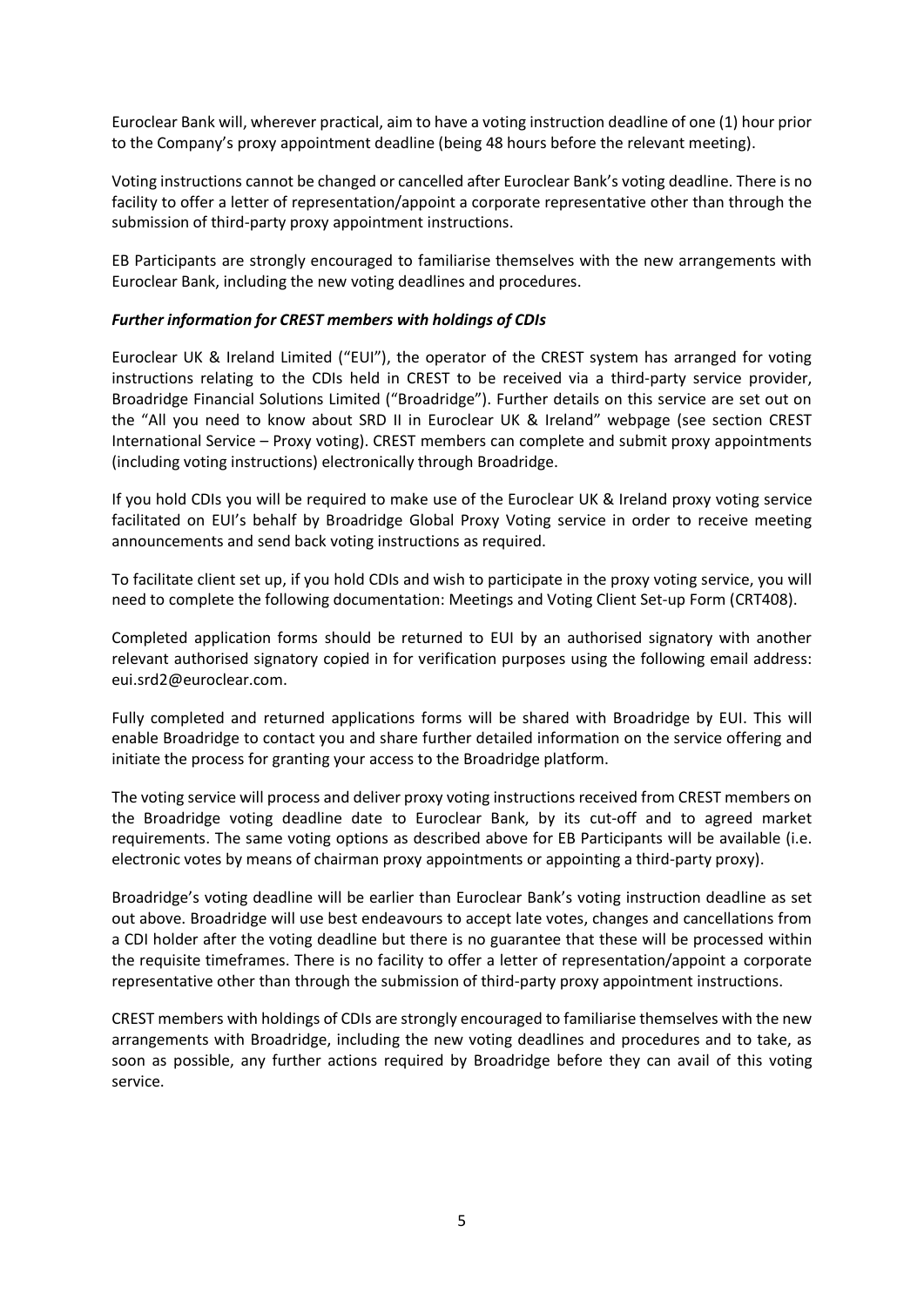### **Great Western Mining Corporation PLC**

### **Notice of Annual General Meeting**

Registered address: 1 Stokes Place, St. Stephen's Green, Dublin DO2 DE03 Incorporated and registered in the Republic of Ireland, number 392620

### **Notice of annual general meeting**

Notice is hereby given that the annual general meeting of the Company will be held at the Stephen's Green Club, 9 St. Stephen's Green, Dublin, DO2 C891 Ireland on the 14<sup>th</sup> day of July 2022 at 10 a.m. for the purpose of considering and, if thought fit, passing the following four Ordinary Resolutions numbered 1 to 4 (inclusive).

### **Ordinary business:**

- 1. To receive and adopt the report of the Directors and the audited financial statements of the Company for the year ended 31 December 2021.
- 2. To authorise the Directors to appoint the auditor and fix the remuneration.
- 3. To re-elect Robert O'Connell as a Director of the Company, who retires in accordance with Article 99 of the Company's Articles of Association and offers himself for re-election.
- 4. To re-elect Andrew Hay as a Director of the Company, who retires in accordance with Article 99 of the Company's Articles of Association and offers himself for election.

Dated this 21<sup>st</sup> day of June 2022 BY ORDER OF THE BOARD

**Max Williams**  *Secretary*